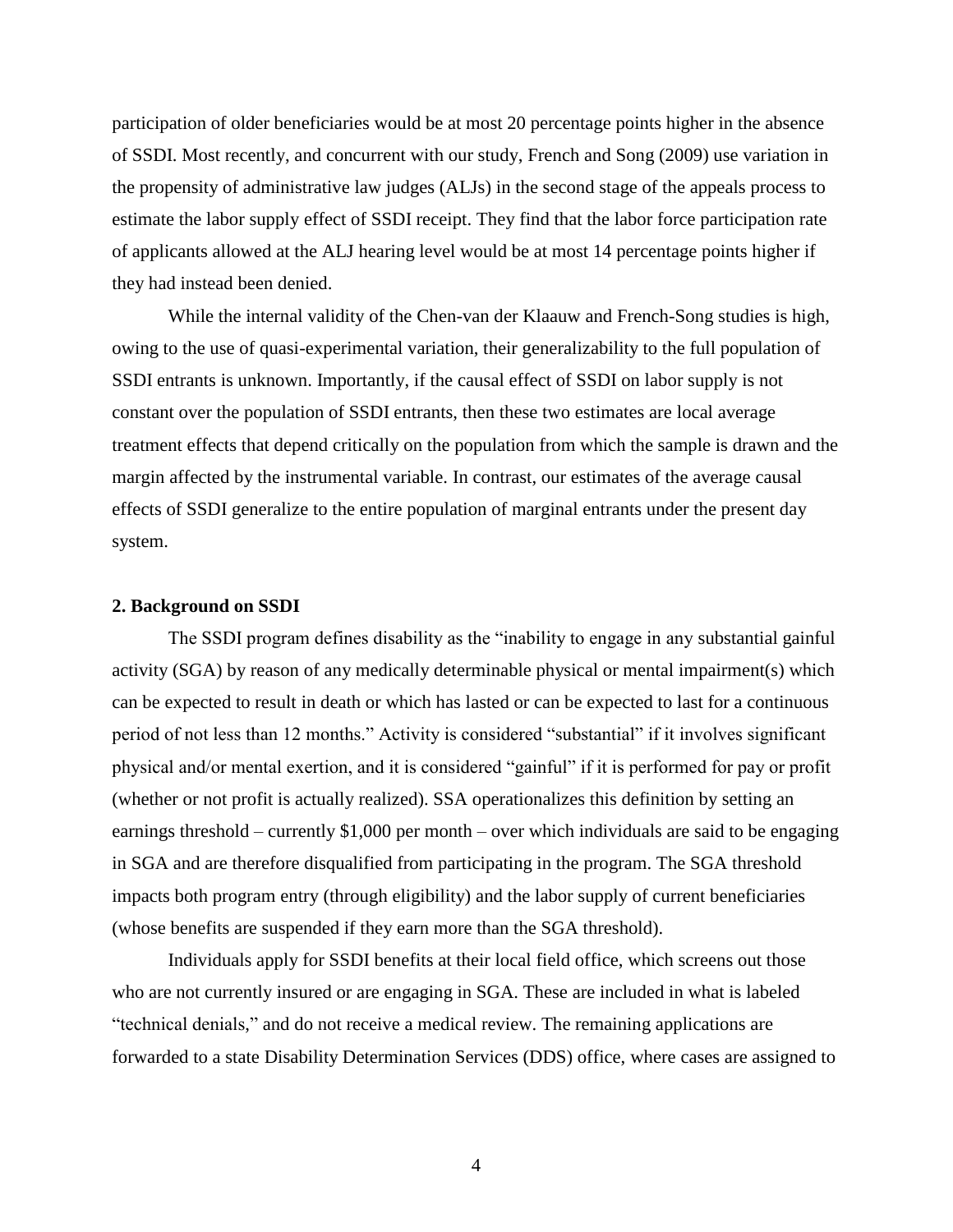disability examiners for review. We discuss assignment of applications to examiners in greater detail in the Section 3.1 and in the appendix.

Disability examiners follow a five-step review process in order to determine whether applicants are unable to perform SGA given the severity of their impairment and/or vocational background (age, education and work experience). Two types of allowances are made: medical allowances (at step 3, for individuals with specific impairments deemed severe enough to warrant allowance into the program regardless of vocational background) and vocational allowances (at step 5, for individuals with impairments severe enough to prevent them from performing any SGA in the national economy given their vocational background). Vocational allowances are made in consultation with a medical-vocational grid which provides guidance for allowance decisions based on residual functional capacity, age group, education and type of work experience (i.e., skilled, unskilled). Practically, the grid generates a large increase in the allowance rate at age 55 (see Chen and van der Klaauw, 2008, for more details). Disability examiners are not medically trained but may consult with a medical consultant (a physician or psychologist) in order to assess an applicant's residual functional capacity, or ability to work given their physical and/or mental impairments. Denials are issued to applicants engaging in SGA (step 1), impairments that are obviously temporary and non-severe (step 2), and if the individual has the residual functional capacity to perform any of their past jobs (step 4) or any work in the current economy (step 5).

Denied applicants can appeal their initial determination within 60 days by applying for reconsideration by the original DDS office.<sup>2</sup> Applicants denied at reconsideration have an additional 60 days to file an appeal to have an administrative law judge (ALJ) review their case. The ALJ must consider the application using the same steps in the same order as the initial determination, but the applicant may present new information. Applicants denied by an ALJ have additional opportunities to appeal to an SSA Appeals Council (AC) and finally to Federal Court. In our data, roughly one-third of applicants are allowed in the initial determination (divided approximately evenly among the two types of allowances), and just under two-thirds of applicants are ultimately awarded SSDI benefits. An audit study performed by the Office of the

<sup>&</sup>lt;sup>2</sup> Since 1999, ten "prototype" states have eliminated the reconsideration step of the appeals process; they are: Alabama, Alaska, California (Los Angeles North and Los Angeles), Colorado (West), Louisiana, Michigan, Missouri, New Hampshire, New York and Pennsylvania.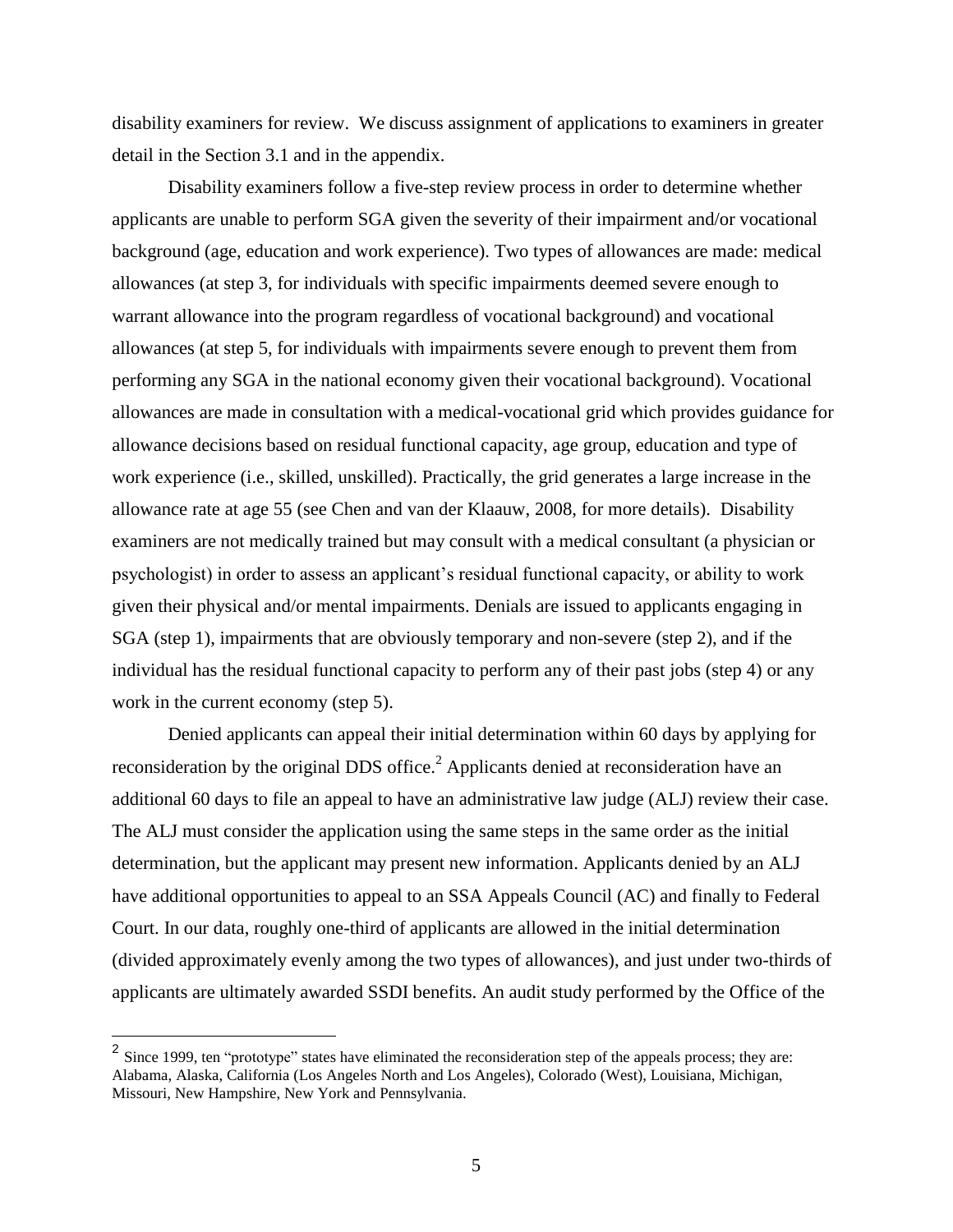Inspector General (2008) found that in 2006 the average processing time for cases in the initial determination phase was 131 days, or just over a third of a year. Average (cumulative) processing times for cases reaching the appeals phases were 279 days (0.76 years) for reconsideration, 811 days (2.22 years) for ALJ, 1,053 days (2.88 years) for AC and 1,720 days (4.71 years) for Federal Court. Just under a third of cases made it to the ALJ level, where approximately 61% of denials were overturned (GAO 2004). Less than 5% of cases progressed to the AC level and less than 1% of cases progressed to Federal Court.

Individuals who apply for SSDI benefits must stop working or reduce their earnings below the SGA threshold for a period of five months before they are entitled to receive benefits, or until the allowance decision is made (whichever comes later). Up to 19 months of back payments are available depending on the onset and allowance decision dates. The average monthly benefit was \$1,120 in 2009 (Social Security Administration, 2010, Table 36). Once benefits commence, beneficiaries begin a nine-month Trial Work Period (TWP) which allows individuals to "test" their ability to return to work by relaxing the restriction that earnings may not exceed the SGA threshold. The TWP is followed by a three-month Grace Period before individuals earning above the SGA threshold have their benefits suspended. Thus, SSDI beneficiaries may engage in SGA for up to twelve months (not necessarily consecutively) while receiving their full benefits without any penalty. Over the next three years, during an extended period of eligibility (EPE) benefits are paid for months in which earnings are below SGA, and not paid when earnings are above SGA. Finally, upon reaching the Social Security Full Retirement Age, SSDI benefits are automatically converted to Social Security retired worker benefits and the SGA earnings restriction is lifted. Very few beneficiaries leave the rolls for a reason other than death (35% in 2009) or automatic conversion to retired worker benefits (54%). In 2009, only 8% of worker beneficiaries' benefits were terminated because they no longer qualified for benefits; of those, 39% failed a medical review (Continuing Disability Review, or CDR) whereas 61% were found to earn more than SGA (Social Security Administration, 2010, Table 50).

## **3. Empirical Strategy**

The goal of this paper is to estimate causal models of labor supply of the following form:

$$
y_i = X_i \beta + \gamma D I_i + u_i, \qquad (1)
$$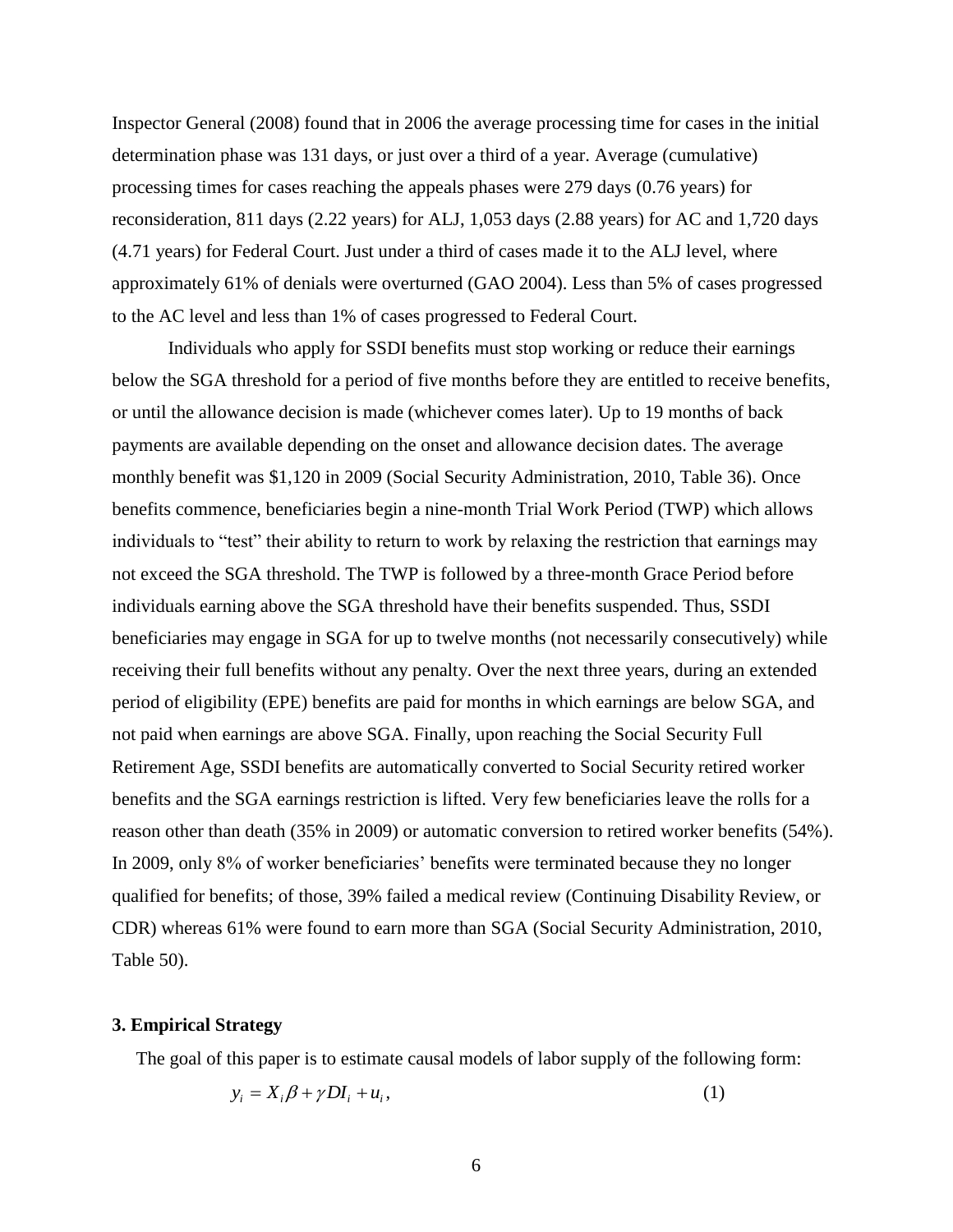where  $y_i$  is earnings (or labor force participation) of applicant *i*,  $X_i$  denotes observed characteristics (e.g., age, type of impairment) that may influence labor supply,  $DI_i = 1$  if the applicant was allowed (i.e., is observed to be a SSDI beneficiary at any time after the initial determination), and  $u_i$  is an error term. In observational data, inference is hampered if some unobserved characteristic, such as severity of the impairment, impacts both labor supply and SSDI allowance. For instance,

$$
y_i = X_i \beta + \gamma D I_i - s_i + \varepsilon_i,
$$

where  $s_i$  denotes unobserved severity, which can be thought of as the (unobserved part of) earnings loss associated with the individual's impairment, and which is uncorrelated with any remaining idiosyncratic element  $\varepsilon_i$ . Then in the regression above  $u_i = -s_i + \varepsilon_i$ , and if  $E[s_i | DI_i] \neq 0$ , ordinary least squares (OLS) regression gives a biased estimate of the average treatment effect,  $\gamma$ . In particular, OLS estimates  $\gamma - [E[s_i | D I_i = 1] - E[s_i | D I_i = 0]]$ . As observed by Bound (1989), assuming  $\gamma < 0$  and severity positively correlated with SSDI receipt, OLS overestimates the magnitude of the coefficient on *DI* and provides an upper bound on the labor supply effect of SSDI.

From SSA's point of view, in an ideal world SSDI is awarded to individuals whose potential earnings – in the absence of SSDI benefits – are less than the SGA threshold:

$$
X_i\beta - s_i + \varepsilon_i < SGA.
$$

In practice, however, cases are assigned to disability examiners who have imperfect information, and so the assignment rule becomes based on the contrast:

$$
X_{i}\beta - \hat{s}_{ij} < SGA,
$$

where  $\hat{s}_{ij}$  denotes the estimate by examiner *j* of the severity of individual *i's* impairment. This estimate is a function of both the individual's impairment severity – which the examiner observes in greater detail than the econometrician, through medical records and test results – and characteristics of the examiner assigned to the case, such as previous experience or personal perceptions/tastes. Let

$$
\hat{S}_{ij} = S_i + \sigma_j + V_{ij},
$$